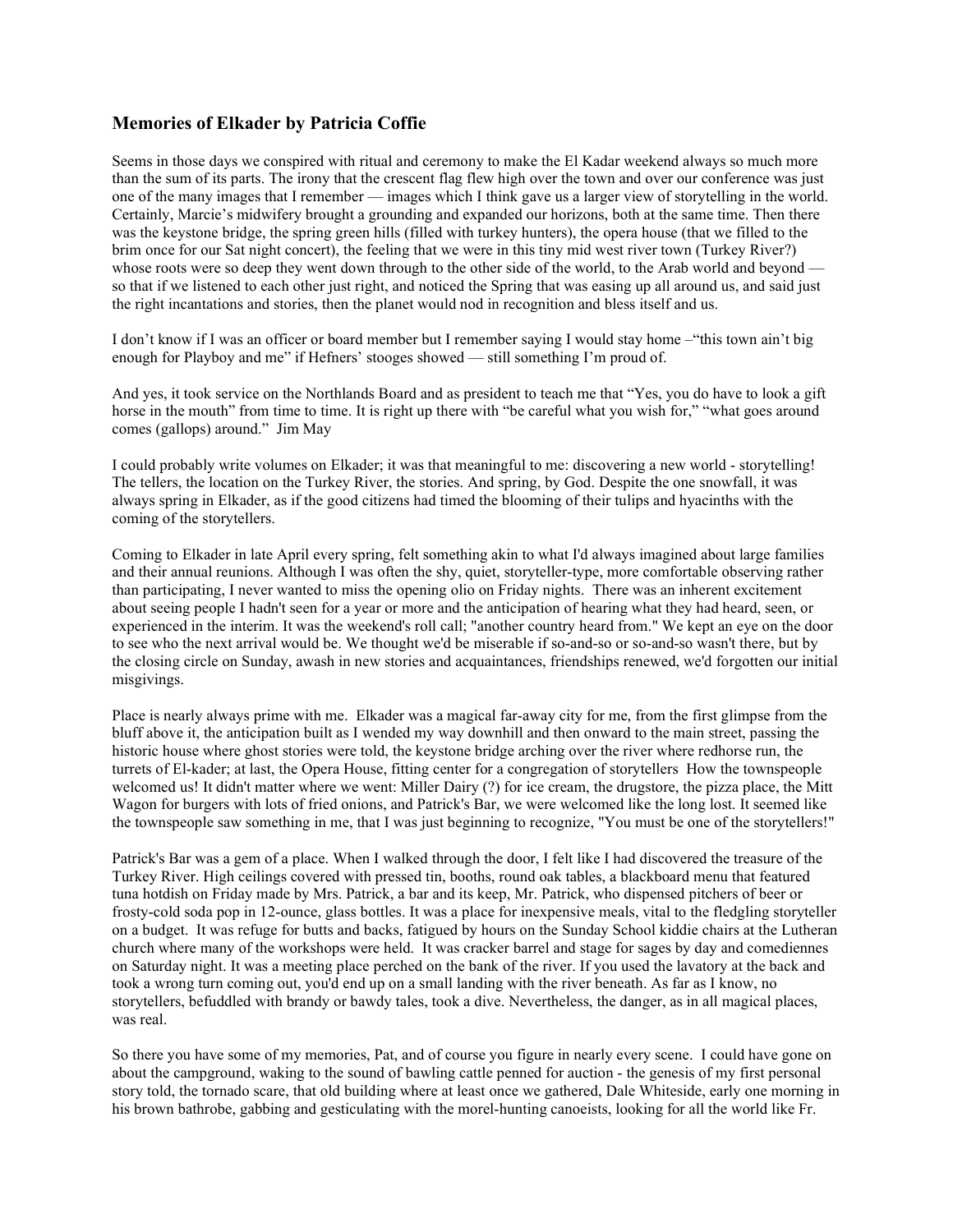Hennepin or some Franciscan preaching to the Natives.

I hope to see you in the future. Greet all the old bunch for me. Tell them I'm well and at peace with myself, and that I can still wield a splitting maul for a couple hours at a time. Occasionally, I tell stories. Terry O'Brien

The Prosperity Ritual was an annual event and I remember Larry Johnson, Elaine Wynne, Marcie Telander, Mark Schweischow and me at least. One year, Marcie led us as we used earth, air, fire and water in the campgrounds to think positively for our futures. One year, we climbed down the bank to the river behind the restaurant. We skipped stones and expressed what we were envisioning with each skip. My stone sank like a stone and so I ad-libbed and envisioned a good thing for each ring spreading from the place the stone sank. Many hints and stories built up around the ritual but those who were there understood it to be a time of focused positive visioning. This line of thinking, envisioning was presented as "The Power of Positive Thinking" by Norman Vincent Peale very long ago and may be known as "The Secret" today. Patricia Coffie

This house was built in 1897. Dr. McGrath from Alaska bought it in 1988. The place which had been a witch's hat had become a flat roof. The McGrath's had the flat roof replaced with this onion dome in the style of Russian Orthodox Churches because they liked it. Ed Olson

One year, there was a starry-eyed newcomer at registration, and he said this seemed like a close group. I said we only invited 5 new people each year because we did not want all those strangers coming in and diluting the experience. I watched everyone make this young man's experience one of inclusion throughout the conference. Then I enjoyed the moment at the end of the conference when he came to me and asked if he could invite two new people to the next year's conference! He thought they would really fit in and wondered if that would be too many newcomers. (The Chamber of Commerce in Waverly had already forbidden me to continue to say that about newcomers to Iowa. Guess I do sincere way too well.) Patricia Coffie

You storytellers helped us through the challenging times during the rural crisis and brightened our lives. You also proved to we Elkaderites that we have something special here with the Opera House and you set the standards for quality. Please come back (if even for a visit). We miss you all! Who knows, I might even join you again with a story. Ed Olson, Elkader (mayor during the Elkader/Northlands Era and continuing active community volunteer and international goodwill ambassador)

It began well. Over the arc of years as we aged and the chemistry of relationships changed, both individually and collectively, it entered an awkward phase. Try as we might to hold on to the spontaneous and ribald expression of the Dionysian spirit, for me (at least) it was time to let go—something else was called forth and I believe it is to our collective credit that we answered that call. Loren Niemi

I would run around gathering the sacks of coins from the schools, registration money, concert money, etc. and dump it all in my car trunk and try to sort it when I got home and hope it all added up to the amount, I thought it should. I never got concerned about being off a few cents. When I inherited the job of Treasurer (which was the same day that I joined NorthlandsSN) I was sent the books and they didn't match the amount in the bank. I didn't worry too much because the amount in the bank was more than the books said we had, and I continued to keep us moving forward. Eventually, we had more money than I wanted to count, had done it for 4 years and had a chance to go to Vegas. That was when they asked someone to replace me. Mary Ann Shetterly

Great times, great stories, great lodgings. Elkader was the first of many meetings and reunions with tellers who have been my dearest friends for many years. What nice times we had. Maureen Korte

The "2 Mitt" sandwich wagon still serves sandwiches and now you can sit down and enjoy. The name came from Ed Olson and Harold Doepke who overheard an order in German-accented English for "2 Mitt and 2 Mittoudt" referring to the cooked onions generously slathered on if you wanted your sandwich "with." They began to use that name and it caught on for all. I attended Elkader with teen-age boys, and they needed food about once a block so we discovered the "2 Mitt." Patricia Coffie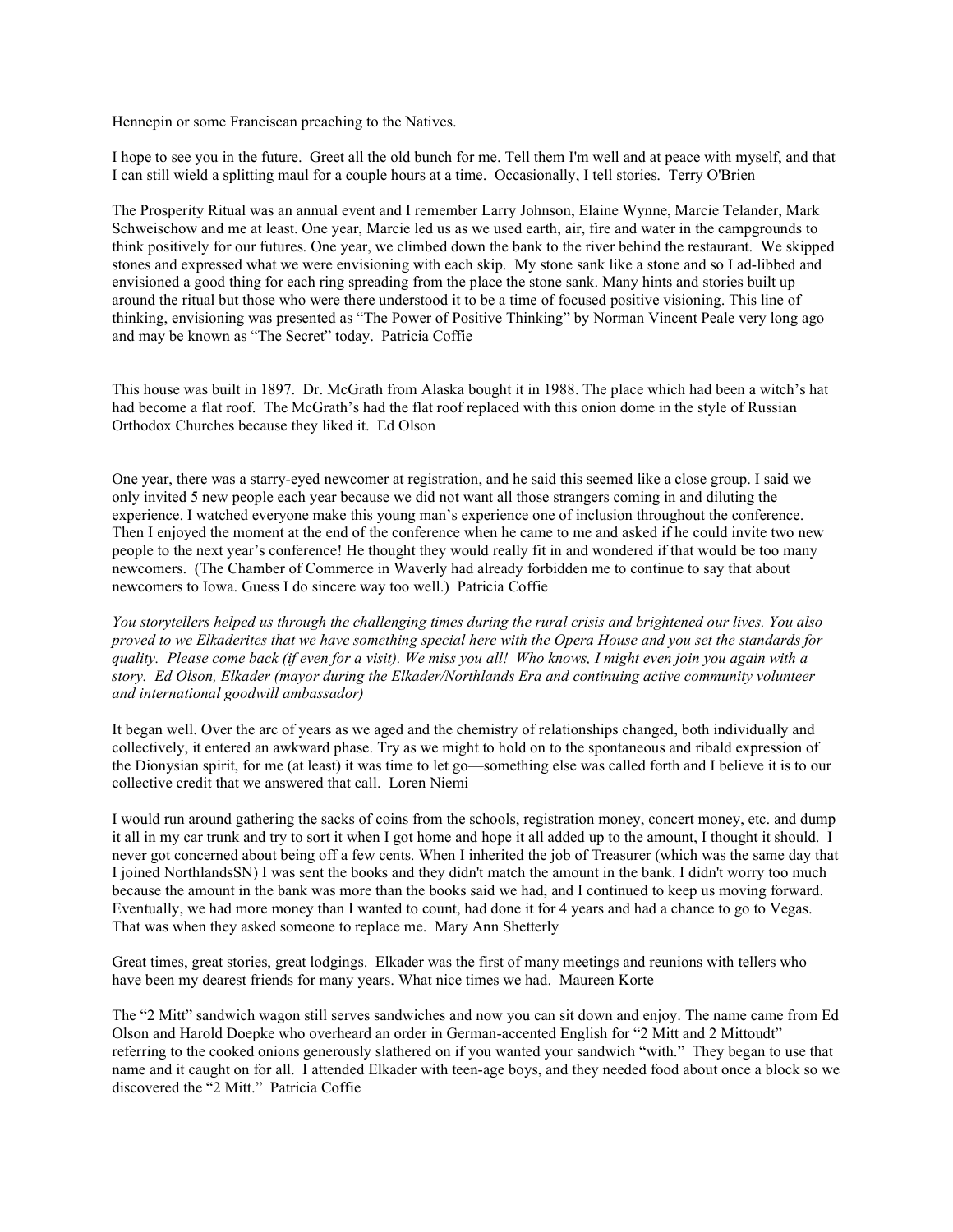We told stories in the schools and asked 25 cents each to reinforce the fact that Art is worth money. "That wasn't worth a quarter!" said one of the fifth-grade boys about his ticket to hear Pat Coffie's gruesome stories. "That was worth a dollar!"

I remember:

Doris dressed in toga, And Jimmy in his kilt! Dale playin' breakfast, Table legs 'a tilt.

Turkey River runnin,' Prosperity for all! Stories on the street corners, Abd al-Qādir still calls.

But soon we did outgrow it, Manifesto on the wall! Sent us ever skyward, With stars' and moon's resolve.

We search, we roam; we wander, In caressing arms, we shine! With love and tears and laughter, Elkader, Northlands, mine.

Ben Rosenfield

One year, Playboy asked if they could come to Elkader when the conference was held. They wanted to film storytellers telling "Farmer's Daughter" stories near the keystone arch bridge. Patricia Coffie was president and she polled the Northlands board. There were three positions:

- 1. NO!
- 2. Maybe since the firm was under Hugh Hefner's daughter's control to some extent and she might try to make up for his errors…
- 3. And this by August Ruprecht: "Storytelling is neither a sacred nor a profane calling."

And "NO!" prevailed.

Rule #1 to always remember when at a Northlands Conference: Never go to the restroom when your state is having a caucus because you WILL be nominated for something if you are not there. It will be all legal and binding by the time you return.

The first time I experienced the finale of the "snake dance," I wondered what sort of cult I was joining. Song and bonding with so many new friends certainly changed my perspective on some wonderful traditions. Julie Bull

I remember the accommodations… or lack thereof. There was only one little motel on the outskirts of town (who remembers the exotic wedding suite?). Other motels were available at some distance, in other villages. The first year I slept on the floor in the kitchen. Sure, there was floor space in the Opera House basement (ala the throw-downyour-sleeping-bag dorms of the Mineral Point years); but I wasn't a night owl so I opted for quiet in the kitchen and managed to sleep in spite of the parade of ants! The city park campground was an improvement… of sorts. The second year I shared a tent with Maggie Melvin and Judy Farrow Busack. That and years of traveling all those miles together to get to Elkader made for lasting friendships and storytelling pals that inspire me to this day. We did graduate to drive-a-distance motels. The most memorable was the year Judy locked her keys in the car and we discovered how down-home friendly and go-the-extra-mile helpful Iowans are. Jean-Andrew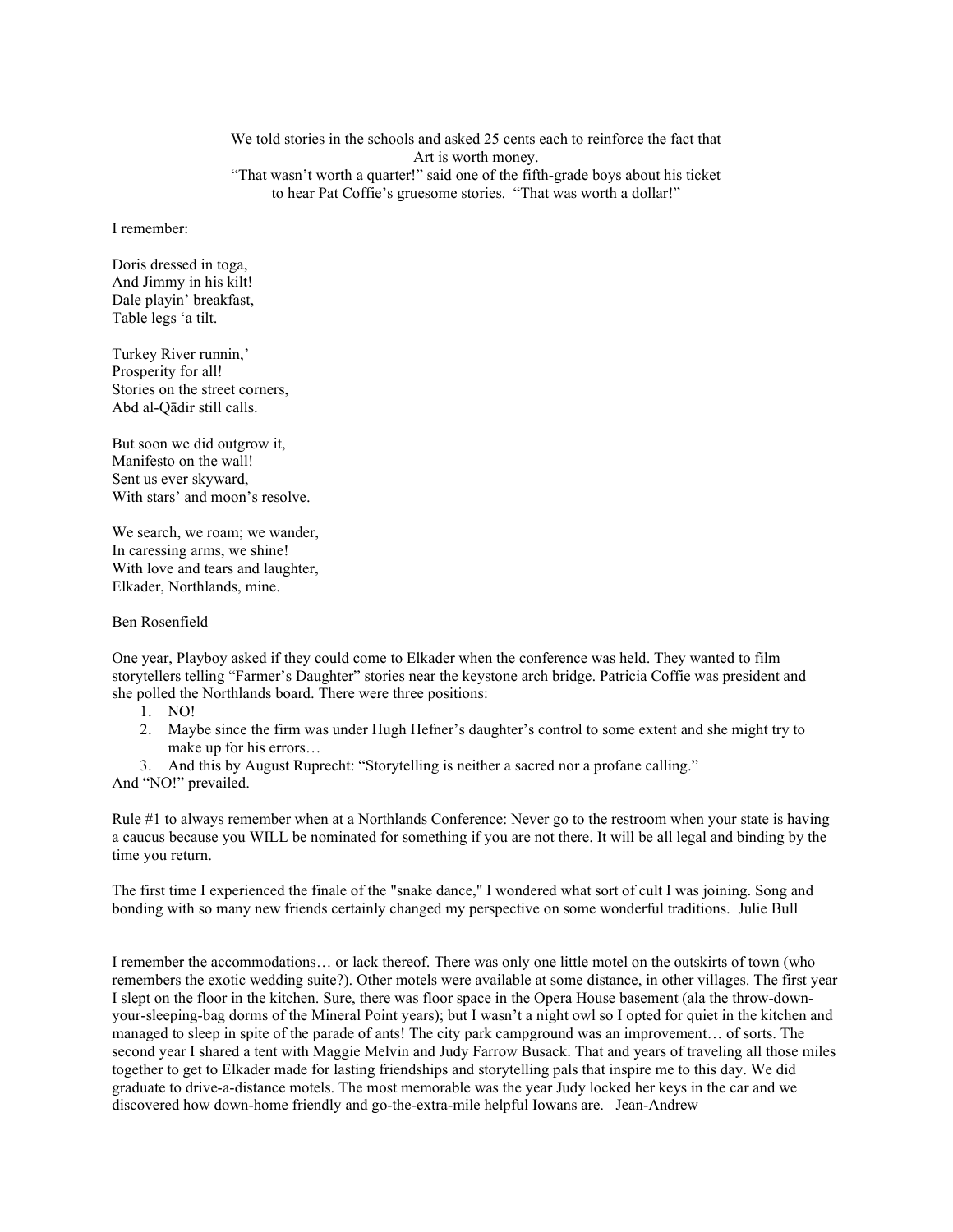I was only at the Elkader conference a couple of times, but I was so impressed with the relationships, the close friendships there, and the enjoyment of the common bond of storytelling and listening. And I never dreamed how important storytelling would become in my life. Elkader really broadened my perspective of the art. Bev Jackson **Cotter** 

I was very pregnant in April 1985, that first year in Elkader. I slept on the basement floor of the Opera House. The floor was hard. Worse, the toilets flooded the floor and were not very useable. It was difficult for a very pregnant woman to sleep on a hard floor without easy access to a working toilet. I got to know Beth Horner in a different way that year. She was staying in a room with a shower, and, after sleeping on the floor and wading through toilet water, I needed a shower. Beth kindly shared her shower facilities with my pregnant body. I brought Tyler with me the following year and thank Susan Cook for taking care of him when I was committed to a workshop.

I remember the El Kadir Inn. The same people reserved the same rooms each year, and my group generally got the last room available, the one no one else wanted, the one that had the waterbed with the mirror on the ceiling. One year we must have packed six or eight people into that little room. Cassie Wagler was a little girl then. She kicked all night between Susan Cook and me in the waterbed and I practically got seasick. Didn't get much sleep. Susan Gilchrist

I remember "banquets" of baked beans, coleslaw, and hotdogs. There were hot cups of tea at the registration table. I remember walking along the street between the church and the Opera House. There was usually a parking spot right where I wanted to park, and I didn't have to feed a meter. I remember the Mayor's welcoming story at the beginning of the conference and how impressed I was by the international achievements of this tiny Iowa town. Susan Gilchrist

I remember bar stories and the argument about what was offensive versus acceptable for the venue. I remember Mark Wagler telling us that his mother told him not to leave the house without his rubbers. I remember halfclandestine giggles about the "fertility ritual." In one story, Marcie Tellander used the phrase "hipped open the door" as she moved her hip in demonstration, and I thought what a fine, descriptive phrase that was. I told a story in the evening concert on the big stage, an "Hassidic Tale of the Holocaust" and I had trouble getting my "H"es out. Susan Gilchrist

I remember conversations about the in-crowd and the out-crowd and thinking Northlands was like one big donut – everybody thinking they wanted to be on the inside and not seeing that there is no one inside the donut, just a big hole; and the place to be is really part of the ring that defines the center. Not wanting to miss anything, I talked way, way into the wee hours. Bonding by shared sleep deprivation, I call it. We outgrew one large circle for the Sunday swap; one had to be very assertive to get to tell a story in the large swap.

The closing spiral was outdoors, amidst blossoming trees. How important that last embrace of the group always felt to me! Susan Gilchrist

It was an once-a-year renewal of relationships started at Mineral Point, an update on life changes, and for me, it was a spring tonic. Storytelling friendships are deeper, more special, than most other friendships. The conference gave me an artistic surge before I went back to the reality of life and spring planting. I enjoyed watching the new and growing performers with the idea of maybe inviting them to our festival. Michael Cotter

I told Elkader Area Ghost Stories to a sell out crowd at the renovated Elkader Opera House in September 2006 and the place looks and sounds absolutely wonderful. What a great stage. I remember telling the story of the "Screaming Ghost Above Lanesboro" there at a Northlands concert the year I did the all-day workshop on telling ghost stories, probably a dozen years ago, and then the opera house was dark even with the lights on, a perfect place for ghosts to hang out. Now the place is polished up and well lit and it doesn't seem like the same stage I told on in the past. The seats are so comfortable now (padded) that my crowd demanded more stories so my one-hour program which started about 7 lasted well past 9 p.m. If a few of us wanted to do some telling there, that might be of interest to the Elkader people… Duke Addicks